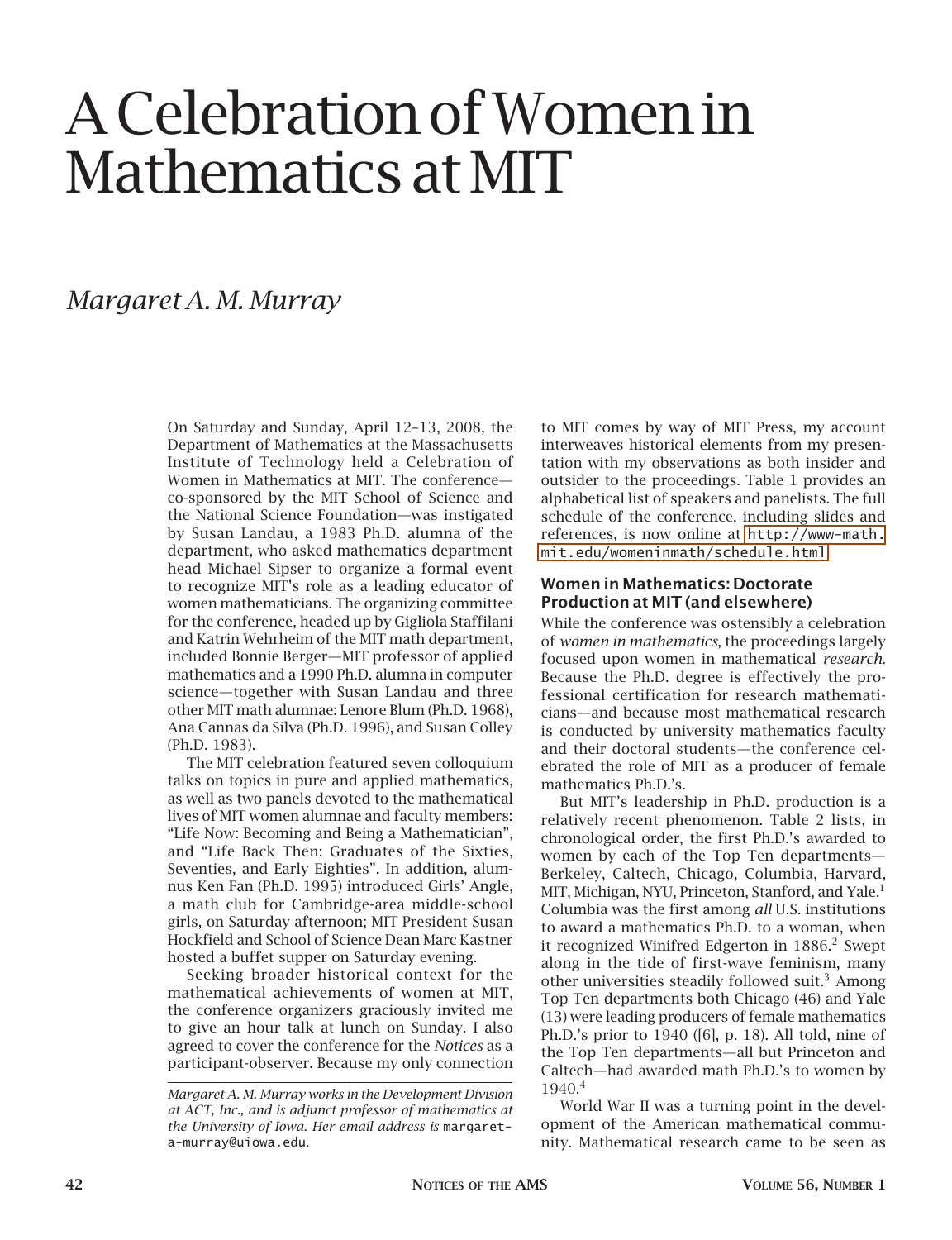indispensable to national security, and a host of federal programs provided fuel for massive expansion of graduate programs in mathematics—above all the National Science Foundation, which began awarding fellowships in 1952. Paradoxically, however, the immediate result of this expansion was the virtual disappearance of women from mathematics doctoral programs in the 1950s ([14], pp. 21–46).

Table 3 lists the names, degree years, and ad-**One** of the paradoxical effects of the visers of the first nine women to earn Ph.D.'s in

mathematics from MIT. These are, in fact, *all* the women who earned MIT math Ph.D.'s prior to 1960. Domina Eberle Spencer, the third woman in the list, has been on the mathematics faculty at the University of Connecticut since 1950. At eightyeight, Spencer was the oldest participant in the MIT celebration—seated front-and-center at each presentation with her chihuahua, Nikki, resting contentedly in her lap.5

One of the paradoxical effects of the postwar boom in mathematics was that institutions that

| <b>Speaker</b>               | <b>Highest Degree</b><br>(in mathematics unless<br>noted otherwise)         | <b>Current position</b>                                                                                                           | <b>Title of Talk or Panel</b>                                                      |
|------------------------------|-----------------------------------------------------------------------------|-----------------------------------------------------------------------------------------------------------------------------------|------------------------------------------------------------------------------------|
| Sami Assaf                   | Ph.D., UC Berkeley, 2007                                                    | Moore Instructor in Mathematics, MIT                                                                                              | Life Now                                                                           |
| <b>Bonnie Berger</b>         | Ph.D., MIT, 1990<br>(Computer Science)                                      | Professor of Applied Mathematics, MIT                                                                                             | Comparative Genomics: Sequence,<br><b>Structure, and Networks</b>                  |
| Lenore Blum                  | Ph.D., MIT, 1968                                                            | Distinguished Career Professor of Computer<br>Science, Carnegie-Mellon University                                                 | Computing Over the Reals: Where<br>Turing Meets Newton; Life Back<br><b>Then</b>   |
| Anna Marie<br><b>Bohmann</b> | B.A., MIT, 2005<br>(Mathematics & Spanish);<br>M.A., NYU, 2006<br>(Spanish) | Ph.D. Student, Mathematics, University of<br>Chicago                                                                              | Life Now                                                                           |
| Ana Cannas da<br>Silva       | Ph.D., MIT, 1996                                                            | Associate Professor of Mathematics,<br>Universidade Técnica de Lisboa;<br>Senior Lecturer in Mathematics, Princeton<br>University | Life Now                                                                           |
| Susan Colley                 | Ph.D., MIT, 1983                                                            | Professor of Mathematics, Oberlin College                                                                                         | Life Back Then                                                                     |
| Lenore Cowen                 | Ph.D., MIT, 1993                                                            | Associate Professor of Computer Science,<br><b>Tufts University</b>                                                               | Life Now                                                                           |
| Ioana Dumitriu               | Ph.D., MIT, 2003                                                            | Assistant Professor of Mathematics,<br>University of Washington                                                                   | Matrix Computations: How Fast and<br>Accurate Can They Be?                         |
| Tara Holm                    | Ph.D., MIT, 2002                                                            | Assistant Professor of Mathematics, Cornell<br>University                                                                         | Dance of the Astonished Topologist,<br>or How I Left Squares and Hexes for<br>Math |
| Susan Landau                 | Ph.D., MIT, 1996                                                            | Distinguished Engineer, Sun Microsystems<br>Laboratories                                                                          | Life Back Then (moderator)                                                         |
| Nancy Lynch                  | Ph.D., MIT, 1972                                                            | Professor of Computer Science, MIT                                                                                                | Life Back Then                                                                     |
| Margaret<br>Murray           | Ph.D., Yale, 1983;<br>M.F.A., Iowa, 2005<br>(Nonfiction Writing)            | Development Division, ACT, Inc.; Adjunct<br>Professor of Mathematics, University of<br>Iowa                                       | Women Becoming Mathematicians:<br>A Look Back (and a Look Forward)                 |
| <b>Ruth Nelson</b>           | B.A., MIT, 1963                                                             | <b>GTE Government Systems Corporation</b><br>(retired)                                                                            | Life Back Then                                                                     |
| Ragni Piene                  | Ph.D., MIT, 1976                                                            | Professor of Mathematics, University of<br>Oslo                                                                                   | Life Back Then                                                                     |
| Sarah Raynor                 | Ph.D., MIT, 2003                                                            | Assistant Professor of Mathematics, Wake<br><b>Forest University</b>                                                              | Life Now                                                                           |
| Linda<br>Rothschild          | Ph.D., MIT, 1970                                                            | Professor of Mathematics, University of<br>California at San Diego                                                                | Real Geometric Objects that Live in<br>Complex Manifolds; Life Back Then           |
| <b>Brooke Shipley</b>        | Ph.D., MIT, 1995                                                            | Professor of Mathematics, University of<br>Illinois at Chicago                                                                    | Rings Up to Homotopy                                                               |
| Katrin<br>Wehrheim           | Ph.D., ETH Zürich, 2002                                                     | Assistant Professor of Mathematics, MIT                                                                                           | Life Now (moderator)                                                               |
| Lauren<br>Williams           | Ph.D., MIT, 2005                                                            | Benjamin Peirce Assistant Professor of<br>Mathematics, Harvard                                                                    | <b>Combinatorics and Statistical</b><br>Physics: A Story of Hopping<br>Particles   |

Table 1. Speakers at the Celebration of Women in Mathematics at MIT.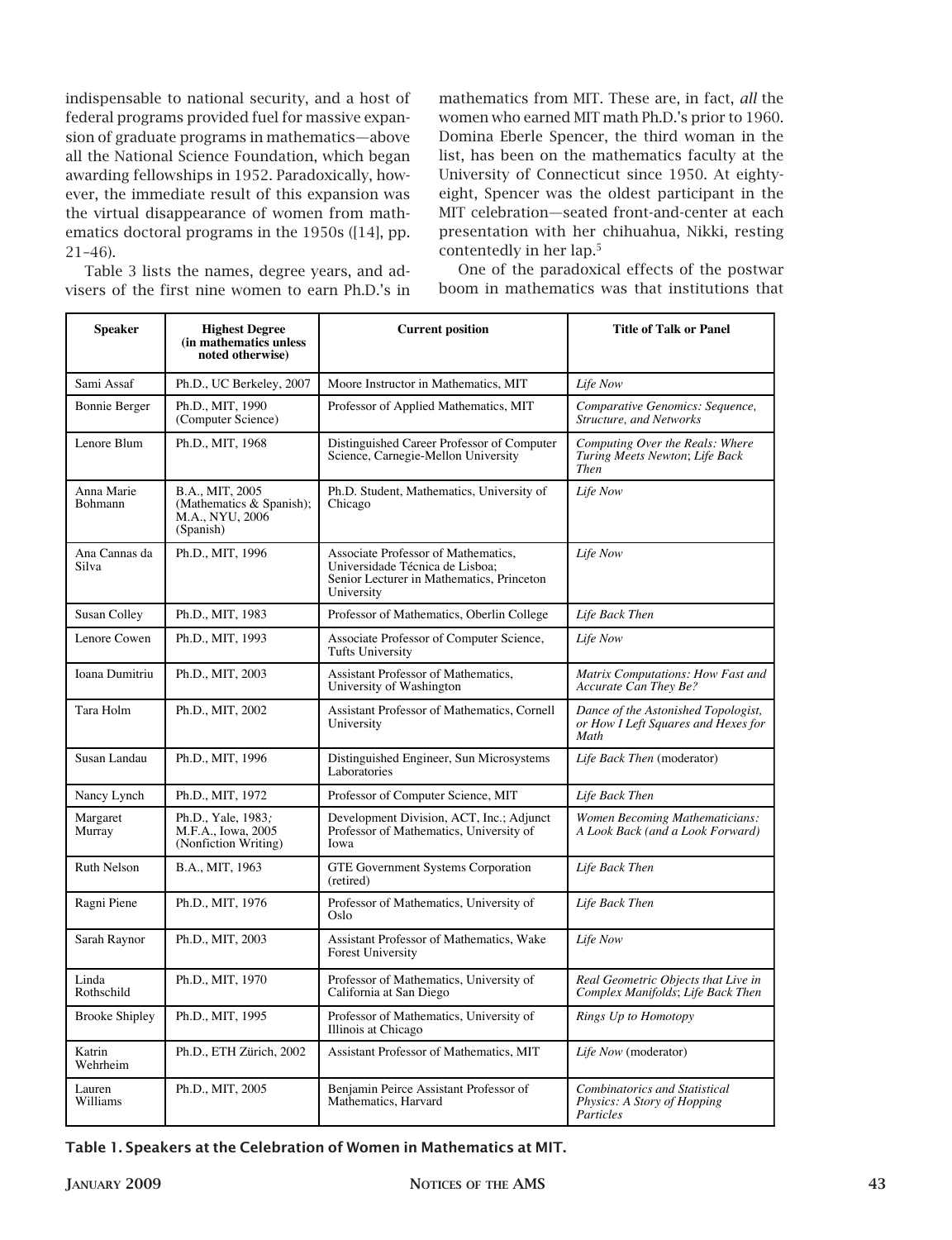| Year | <b>Institution</b>  | Recipient                                                          |
|------|---------------------|--------------------------------------------------------------------|
| 1886 | Columbia            | Winifred Edgerton (Merrill)                                        |
| 1895 | Yale                | Charlotte Barnum                                                   |
| 1908 | Chicago             | Mary Emily Sinclair                                                |
| 1911 | Berkeley            | Annie Dale Biddle                                                  |
| 1914 | Michigan            | Suzan R. Benedict                                                  |
| 1917 | Harvard (Radcliffe) | Mary Curtis (Graustein)                                            |
| 1928 | Stanford            | Marie Weiss                                                        |
| 1930 | <b>MIT</b>          | Dorothy Weeks                                                      |
| 1939 | <b>NYU</b>          | Harriet Griffin                                                    |
| 1964 | Caltech             | Lorraine Turnbull Foster                                           |
| 1972 | Princeton           | Marjorie Leiter Stein<br>Deborah L. Goldsmith<br>Susan Friedlander |

Compiled and cross-checked from multiple sources, including *Bulletin* and *Notices of the American Mathematical Society, ProQuest Dissertations & Theses, Mathematics Genealogy Project,* Table 2. Year first Ph.D. awarded to a woman in each of the Top Ten *California Institute of Technology (1964), Riddle (2006)* departments. Compiled and cross-checked from multiple sources, including *Bulletin* and *Notices* of the AMS, *ProQuest Dissertations & Theses*, *Mathematics Genealogy Project*, [3], [19].

> had formerly been friendly to women became chilly, if not hostile, after 1945. The University of Chicago offers perhaps the most dramatic example of climate change ([14], pp. 26–27). But the post-Sputnik expansion of graduate funding—under Title IV of the National Defense Education Act (NDEA) of 1958—improved the situation for women. Statistics indicate that NDEA Title IV funding in the 1960s benefited larger numbers of women than had NSF funding a decade before ([21], pp. 76–79). Title IV funding, combined with second-wave feminism, led to a growing presence of graduate women in mathematics in the 1960s.

> Just as the Nineteenth Amendment in 1920 was the culmination of American first-wave feminism, the signing of Title IX in 1972 was the culmination of American feminism's second wave ([21], 361–382). Title IX of the Educational Amendments Act of 1972—which bans discrimination on the basis of sex in all educational institutions receiving federal funding—has had a revolutionary impact on the gender balance of American mathematical research. And in the Title IX era, MIT has been a leading provider of graduate mathematics education to women.

> In the 1980s, for example, MIT led the Top Ten in overall percentage of math Ph.D.'s to women (15%), and led *all* U.S. departments in total numbers

(32) of female math Ph.D.'s [8]. From 1995–96 to 2002–03, MIT ranked fifth among all departments in total numbers of Ph.D.'s awarded to women in math: 37 out of 174 total, about 21%. Among the Top Ten departments only Berkeley ranked higher in total numbers (39), although it was lower in percent  $(16%)$ <sup>6</sup>

#### Women in Mathematics at MIT: Faculty Presence

But in terms of women on the graduate faculty, progress in the MIT math department is a much more recent development. According to departmental records for the period 1945–2007 [18], MIT's mathematics faculty was all male until 1968, when the department hired its first woman C.L.E. Moore Instructor, Karen Uhlenbeck. While women held a handful of untenured faculty positions during the decade that followed, Michèle Vergne—affiliated with MIT during 1977–1988—was MIT's first and only tenured woman in mathematics until 1999.

As a general matter, increases in women's faculty presence generally lag behind increases in doctoral production ([11], 127–130). According to the most recent CBMS survey, women account for about 15% (1,651/11,332) of the tenured, doctoral mathematics

faculty at U.S. colleges and universities, and about 30% (926/3,120) of those deemed "tenure-eligible" ([12], p. 96). By contrast, women's representation among the tenured faculty at Top Ten institutions remains right around 5% [9]. But there have been clear signs of change in several Top Ten mathematics departments in recent years—including Michigan, Princeton, and MIT.

The revolution at MIT began in the summer of 1994, when biologist Nancy Hopkins joined with fifteen (of sixteen) other tenured women in the School of Science to petition then-Dean Robert Birgenau to establish a committee to investigate the status of women faculty at MIT. The committee, formed in 1995, included tenured women from every department in the school—*except* mathematics, which had no tenured women—and issued its final report in 1999 [4]. The report urged Dean Birgenau and then-President Charles M. Vest to improve conditions and ensure equity for both junior and senior women, and to increase women's faculty presence in each of the six departments of the School of Science.<sup>7</sup>

The transformation of MIT's mathematics faculty has been roughly concurrent with these developments. Bonnie Berger joined the department as an untenured assistant professor in 1992; she was tenured in 1999 and made full professor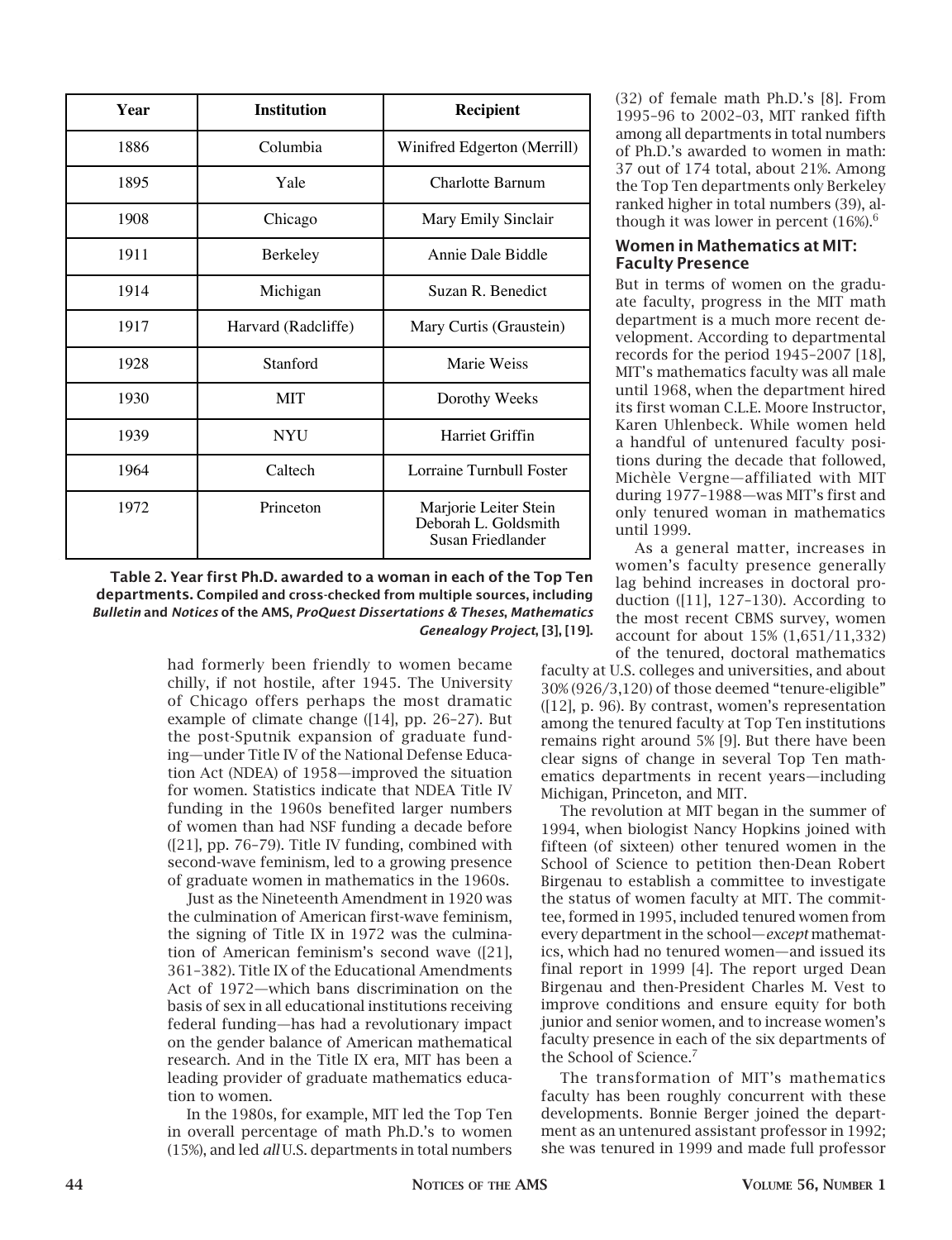| <b>Name</b>             | Ph.D. Year | <b>Dissertation Adviser</b> |
|-------------------------|------------|-----------------------------|
| Dorothy Weeks           | 1930       | Norbert Wiener              |
| <b>Martha Plass</b>     | 1939       | Dirk Struik                 |
| Domina Eberle Spencer   | 1942       | Dirk Struik                 |
| Helen Beard             | 1943       | Dirk Struik                 |
| Miriam Lipschütz-Yevick | 1948       | Witold Hurewicz             |
| <b>Violet Haas</b>      | 1951       | Norman Levinson             |
| Phyllis Fox             | 1954       | C. C. Lin                   |
| Evelyn Bender           | 1954       | Irvin Cohen                 |

Compiled and cross-checked from multiple sources, including *Bulletin* and *Notices of the American*  multiple sources, including *Bulletin* and *Notices* of the AMS, *ProQuest Dissertations & Theses, Mathematics*<br>Genealoay Project Table 3. Mathematics Ph.D.s awarded to women at MIT before 1960. Compiled and cross-checked from *Genealogy Project*.

in 2002. Gigliola Staffilani arrived as an associate professor in 2002, was tenured, and made full professor in 2006. Katrin Wehrheim arrived as a tenure-track assistant professor in 2005, and JuLee Kim arrived as a tenured associate professor in 2007. Women now account for 6.5% (3/46) of the tenured and 14.3% (1/7) of the tenure-eligible faculty. With the ascent of Susan Hockfield to MIT's presidency in 2004, many expect that these numbers and proportions will continue to rise.

#### Celebration—and Circumspection

The seven colloquium speakers were chosen deliberately, I suspect—to represent three distinct academic generations. Lenore Blum and Linda Rothschild are veteran full professors, who completed their doctorates well after Sputnik but before Title IX. Bonnie Berger and Brooke Shipley are recent full professors, who earned Ph.D.'s roughly two decades *after* Title IX. Tara Holm, Ioana Dumitriu, and Lauren Williams are new assistant professors with twenty-first century doctorates; the ink had already dried on Title IX by the time they were born!

All seven speakers endeavored to communicate the excitement of research to a mathematically diverse audience; collectively, they illustrated the broad spectrum of women's work in pure and applied mathematics. Shipley and Rothschild gave classic colloquia, emphasizing internal connections among the disciplines of pure mathematics. Tara Holm took a step—or several—away from her puremathematical proclivities, joining with members of MIT's Tech Squares in a dynamic illustration of the topology of square dance. While Lauren Williams described how the problems of science inspire pure mathematics, Bonnie Berger emphasized how pure mathematics adapts to solve the problems of science. Finally, Ioana Dumitriu and Lenore Blum explored the realm of computation—the inevitable meeting ground of theory and application.

When it came time for panel discussion, the organizers wisely chose to begin with the younger generation. The "Life Now" panelists told uplifting tales of early career success. The youngest panelist, Anna Marie Bohmann, is still working on her Ph.D.; she gave a brief but intriguing account of how she came to choose mathematics over Spanish as her academic specialty. Likewise, Sami Assaf had a dual major in mathematics and philosophy as an undergraduate at Notre Dame. These women exemplify a growing trend among a younger generation of scholars, drawn into the serious study of several disciplines at once [10]. Yet despite these Renaissance aspirations, the women of the "Life Now" panel seemed remarkably united in their desire for conventional careers in academic mathematics. All seemed to regard the conventional trajectory from Ph.D. to postdoc to tenure-track to tenure as both normative and desirable. Sami Assaf, Lenore Cowen, Ana Cannas da Silva, and Sarah Raynor told personal stories of the two-body problem, and of balancing marriage and childbearing with the timetables of promotion and tenure.

All this discussion of the "two-body problem" led to one of the more surprising moments of the conference. I asked the panelists if anyone would be willing to comment on the "one-body problem": the potential isolation of being a single woman in a coupled-up academic world.8 This question led panel moderator Katrin Wehrheim, who had kept mum up until then about her own personal life, to come out as a single tenure-track faculty member—and to come out as lesbian, too. Wehrheim's revelation was greeted with lengthy applause. It seems that there's still something radical about coming out as a gay or lesbian mathematician even in Massachusetts!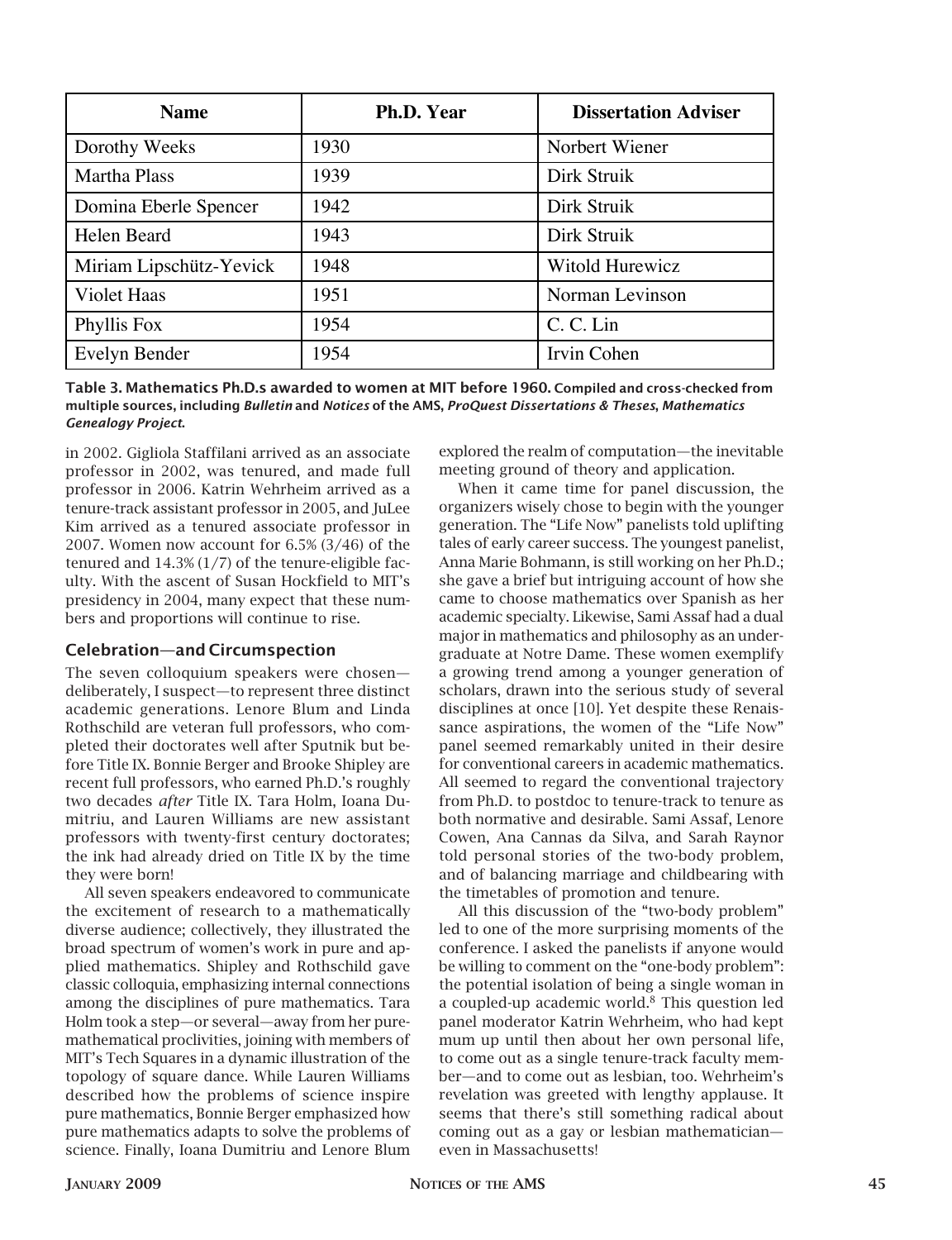Despite themes common to both the panels, the "Life Back Then" panelists had generally grimmer tales to tell. Ruth Nelson, for example, worked on a Ph.D. in mathematics at MIT for four years in the 1960s before she was, in essence, ushered out of the program without so much as a master's degree. Devastated, she left MIT convinced that she would never do mathematical research. Years later, however, with a corporate career well underway, Ruth Nelson published original research in computer science.

While Linda Rothschild, Lenore Blum, Susan Landau, and Nancy Lynch all managed to complete their Ph.D.'s at MIT, their subsequent careers have involved heroic feats of academic perigrination. The youngest of the old-time panelists, Susan Colley and Ragni Piene, have had rather more-settled careers, earning tenure in their first job post-Ph.D. All in all, the older generation of panelists, though content with their hard-won successes, seemed to counsel vigilance: Blum warned against "making important decisions naïvely", while Lynch advised that a mathematician's first allegiance is to research, rather than to any institution or local community.

In this respect, both panels seemed to buy into at least a modified version of what I have elsewhere described as "the myth of the mathematical lifecourse" ([14], pp. 15–18). Indeed, at one point Sami Assaf asked the heartfelt question, "What happens when life doesn't conspire to help us?"

#### An Outsider's Perspective: Problems and Prospects

The MIT Celebration of Women in Mathematics showed that MIT can be a wonderful place for women to prepare for a career in research mathematics. But the match between a doctoral student and his or her department varies from student to student, and I know some women Ph.D.'s from MIT whose experiences in the department were not wholly positive and whose later careers were not so stellar as those showcased at the conference. Even so, that the conference could bring together so many talented women who have earned MIT doctorates and successfully joined the professorial ranks is a clear indication that MIT is doing many things right.

But in the words of a recent National Research Council report, women have "entered academia in increasing numbers at a time when opportunities for obtaining more permanent and prestigious faculty positions [have] begun to decline" ([11], pp. 148–9). In some disciplines, the casualization of the academic workforce has reached crisis proportions [1]. To paraphrase Sami Assaf: what indeed, happens, when circumstances do not conspire to create the academic life we have envisioned?

I cannot help but respond to this question from my own perspective, as a Top Ten Ph.D. graduate

who has strayed far from the mythical course. For me, creating a life—mathematical and otherwise—has been an act of faith and a great work of the imagination. In another venue, in another time, I offered some advice to graduate students and new Ph.D.'s:

> It is quite unlikely that you will lead the same kind of professional lives that your professors did. But this should not be reason for despair. You need always to remember that you have unusual training and skills. The world—*both inside and outside of mathematics*—is waiting for you, full of problems to be solved. ([5], p. 51)

Perhaps the best way for women to celebrate our achievements is to begin the work of envisioning the mathematical community of the future.

#### Notes

1. Top-ten rankings are issued periodically by the National Research Council and *U.S. News and World Report*. I offer the name *Top Ten* by analogy to the eleven-member Big Ten.

2. While Edgerton was the first woman to *receive* a U.S. mathematics Ph.D., she was not the first woman to actually *earn* one. That distinction goes to Christine Ladd-Franklin, student and collaborator of C. S. Peirce, who earned a Ph.D. at Johns Hopkins in 1882 but did not actually receive it until 1926 ([2], p. 133; [22], p. 123).

3. While women did not "officially" earn Ph.D.'s from Harvard until 1963, a Ph.D. from Radcliffe was a Harvard degree in all but name ([20], pp. 44, 169; [23]). Stanford's appearance in the list is delayed until 1928, owing perhaps to peculiar circumstances which strictly limited women's enrollment there until 1933 ([24], p. 59). Graduate programs in mathematics at MIT and NYU blossomed only in the 1930s, which explains their comparatively late entries in the table.

4. Caltech and Princeton were extremely slow to admit women to graduate study in any discipline ([21], p. 85; [16]; [25]). At Princeton, however, women held visiting memberships in the School of Mathematics at the Institute for Advanced Study throughout the 1930s [7]. For the early history of mathematics at Princeton, see [17].

5. Spencer's adviser, Dirk Struik, is just one among many notable émigré mathematicians who were especially welcoming to female doctoral advisees during the pre-war years. He advised fully one-third of MIT's pre-1960 women Ph.D.'s. For more on both Spencer and Struik, see [14].

6. In view of the fact that women received 26% of all mathematics doctorates during those years, however, all the Top Ten schools lagged behind the national average somewhat.

7. President Vest subsequently convened a meeting in 2001 at which MIT joined with eight other universities— Berkeley, Caltech, Harvard, Michigan, Penn, Princeton, Stanford, and Yale—in pledging to work toward creating a faculty "that reflects the diversity of the student body" [13]. All the Top Ten institutions were represented at the meeting—save Chicago, Columbia, and NYU.